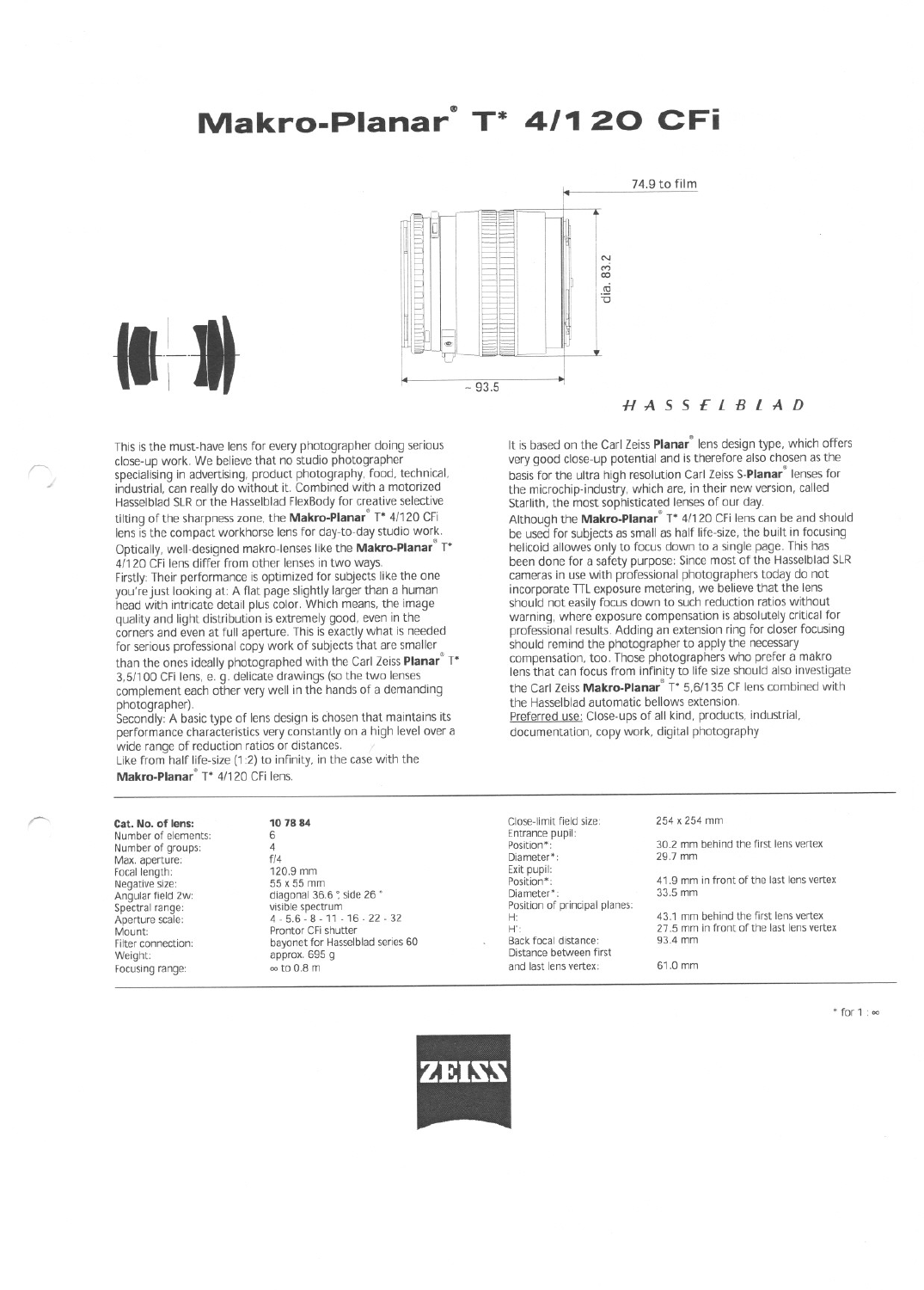## **Performance data:** 111 **Makro-Planar T\* 4/1 20 CFi Cat. No.** 10 **78 84**

### 1. MTF Diagrams

The image height u - calculated from the image center - is entered in mm on the horizontal axis of the graph. The  $\frac{1}{2}$  f-number k = 4 modulation transfer  $\overline{T}$  (MTF = Modulation Transfer Factor) is entered on the vertical axis. Parameters of the graph are the spatial frequencies R in cycles (Iine pairs) per mm given at the top of this page. The lowest spatial frequency corresponds to the upper pair of curves, the highest spatial frequency to the lower pair. Above 0.4 each graph, the f-number k is given for which the measurement was made. "White" light means that the measurement was made with a subject illumination having the approximate spectral distribution of daylight. Unless otherwise indicated, the performance data refer to large object distances, for which normal photographic lenses are primarily used.

### 2. Relative iIIuminance

In this diagram the horizontal axis gives the image height u in mm and the vertical axis the relative illuminance E, both for full aperture and a moderately stopped-down lens. The values for E are determined taking into account vignetting and natural light decrease.

### 3. Distortion

Here again the image height <sup>u</sup> is entered on the horizontal axis in mm. The vertical axis gives the distortion V in % of the relevant image height. A positive value for V means that the actual image point is further from the image center than with perfectly distortion-free imaging (pincushion distortion); a negative V indicates barrel distortion.

Modulation transfer T as a function of image height u. Slit orientation: tangential  $---$  sagittal -White light. Spatial frequencies R = 10, 20 and 40 cycles/mm







 $\subset$